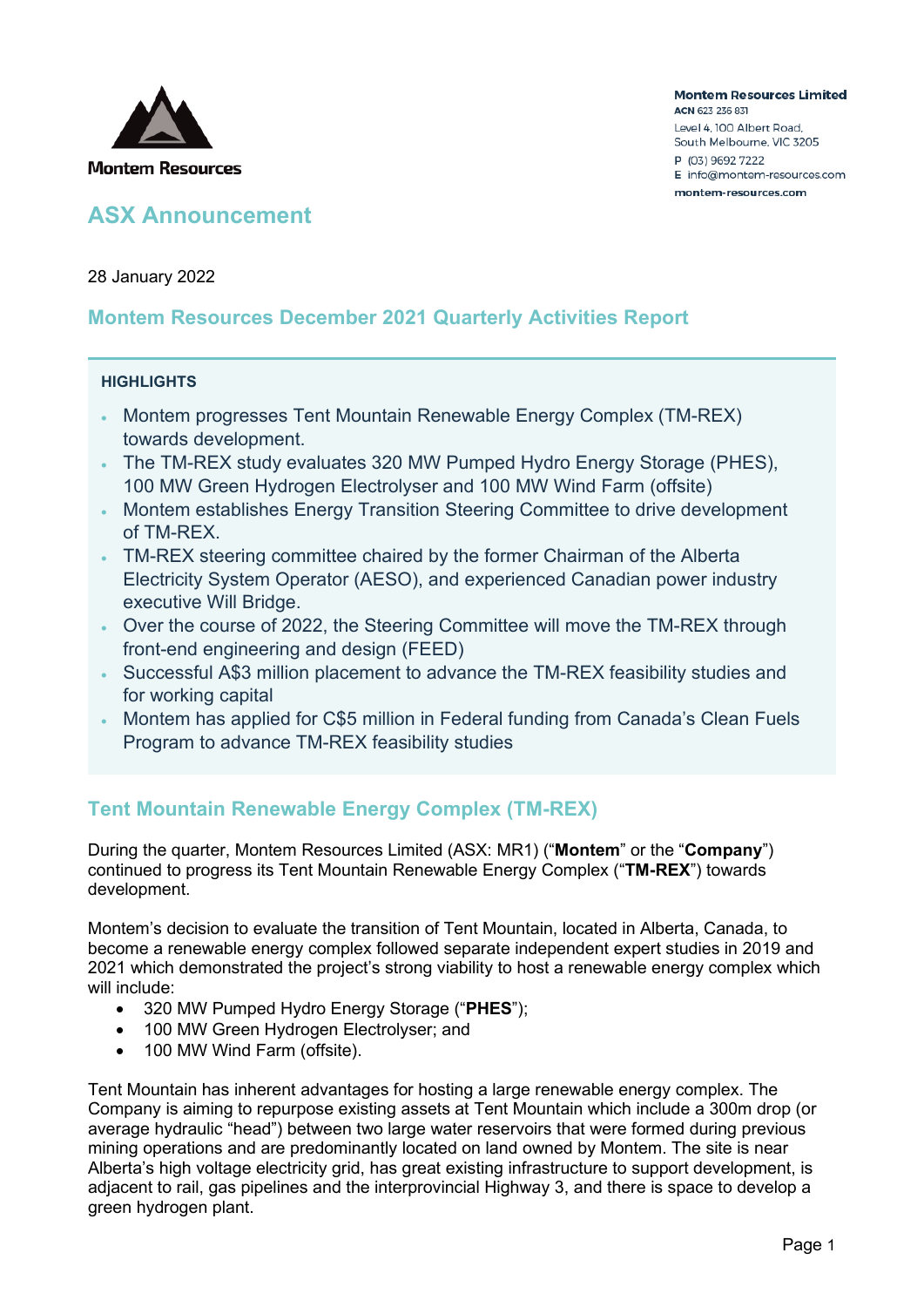

Montem's focus is to complete the front-end engineering and design ("**FEED**") over the next 18 months, culminating in engineering, procurement, and construction ("**EPC**") tender evaluation in H1 2023. In parallel, the team will commence the Alberta Electric System Operator ("**AESO**") stage gate process to establish a connection to the Alberta electricity transmission system (the grid). Project activities over the next two years are projected below:

# TM-REX: Overview of project schedule



• Feasibility studies are underway for the TM-PHES and the Green Hydrogen production facility

. Montem and the Piikani Nation are progressing commercial discussion on wind power

### **Tent Mountain Energy Transition Steering Committee**

In October 2021, Montem announced the establishment of a Steering Committee, chaired by experienced Canadian power industry executive Will Bridge to drive the development of the TM-REX.

The Steering Committee is comprised of:

- Will Bridge: Committee Chair;
- Andrew Keeping, Boost Energy: Committee Member; Market and Economic Advisor; Project Manager;
- Robert Bell: Committee Member; Executive Sponsor
- Peter Doyle: Committee Member; Strategy and Corporate Governance.

The Steering Committee is overseeing various work streams to drive the FEED project phase. These workstreams are being undertaken by a team of Montem appointed experts. This team of advisors includes:

- Novel Power: Engineering;
- GHD: Green Hydrogen Production Facility;
- Yellow Bike Solutions: Environment and Permitting; and
- Golder: Indigenous Consultation and Engagement.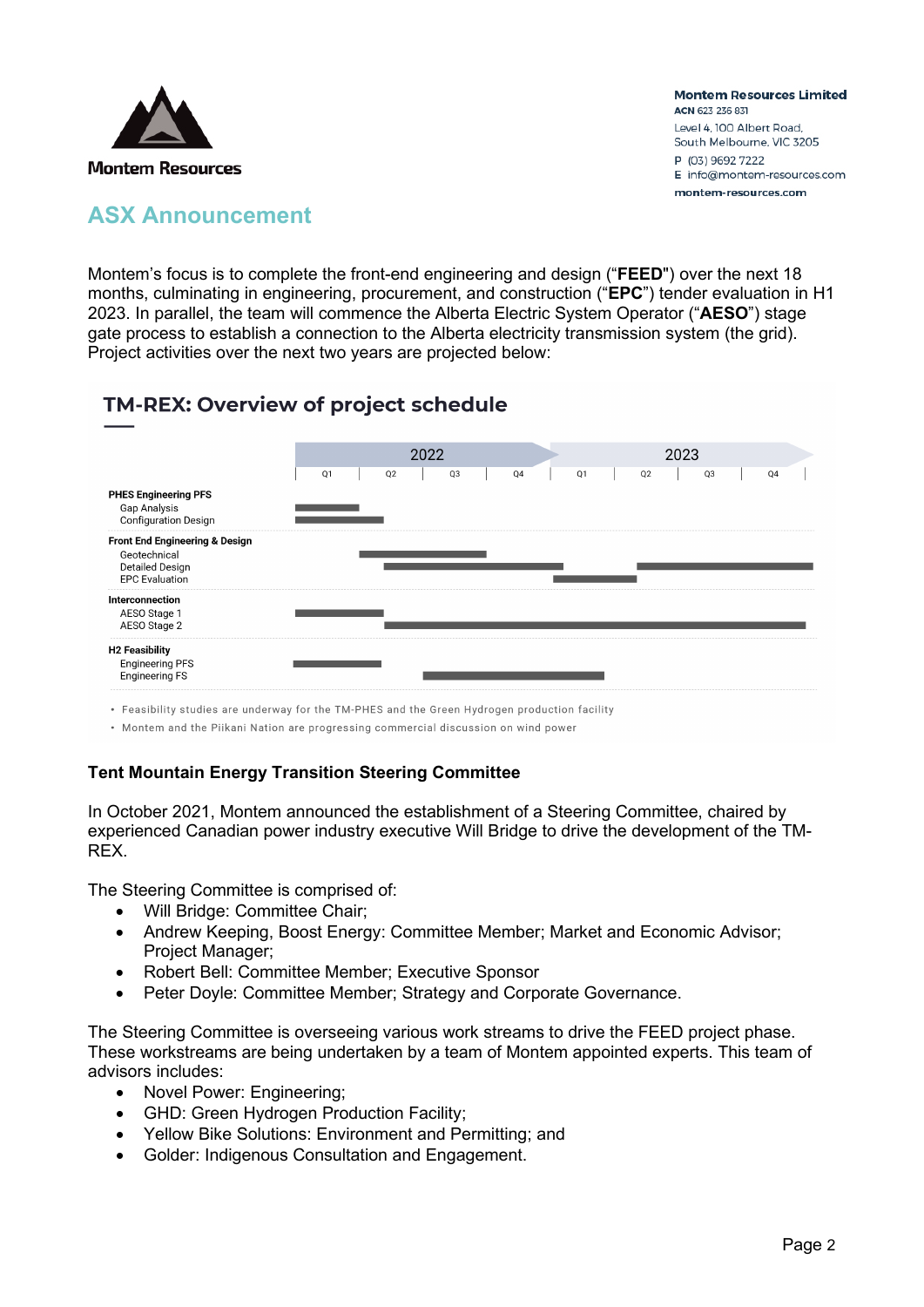

**Montem Resources Limited** ACN 623 236 831 Level 4, 100 Albert Road, South Melbourne, VIC 3205 P (03) 9692 7222 E info@montem-resources.com montem-resources.com

#### **Next steps**

Montem is working to complete the final configuration design for the PHES, building on the 2019 and 2021 studies. This step includes a gap analysis on the design configuration which will provide more detail on the major components of the energy complex and the interconnection to the grid.

FEED work will focus on a detailed geotechnical evaluation, leveraging the existing geotechnical data collected during the Tent Mountain Mine Redevelopment Project Feasibility Study. It will also focus on the detailed site-specific design required for the reservoirs, penstocks and the powerhouse, as well as the routing for the powerlines.

Connection to Alberta's electricity grid is a project requirement to enable distribution of the power produced by the PHES, and to draw the power required to recharge the PHES (battery storage). The interconnection process is managed by AESO and regulated by the Alberta Utilities Commission ("**AUC**").

Montem is working with the AESO protocols to complete Stage 1 of the interconnection process which establishes the project's scope and plan to connect to the grid. Stage 2 of the interconnection process, which is expected to be completed by the end of 2022, is the assessment stage which includes completing an engineering study on the interconnection and a facilities design. Montem will then initiate Stage 3 of the interconnection process which involves the preparation of the application to the AUC.

GHD will undertake detailed analysis of the Green Hydrogen electrolyser element of the TM-REX. This work will include final site selection and investigate the likely technology Montem will employ at the H2 production facility. GHD has identified three potential offtake markets for the green hydrogen, and Montem will undertake initial commercial discussions with these potential partners.

### **Tent Mountain Mine Redevelopment Project**

On 29 November 2021, the Company received approval for additional exploration drilling at Tent Mountain. This will facilitate further bulk sampling for customer trials.

On 25 November 2021, the Impact Assessment Agency of Canada ("**IAAC**") began a review of the Tent Mountain Mine Redevelopment Project, by accepting Montem's Initial Project Description ("**IPD**") submission. This was the first step in the IAAC Federal review process, which was followed by a 20-day public review period.

The IPD and details on the IAAC review process can be viewed here: [https://iaac](https://iaac-aeic.gc.ca/050/evaluations/proj/81436)[aeic.gc.ca/050/evaluations/proj/81436](https://iaac-aeic.gc.ca/050/evaluations/proj/81436) 

On 29 December 2021, IAAC provided the Company with a high-level summary of the issues submitted during the IPD 20-day public review period. The next step is for Montem to address the issues raised in a Detailed Project Description ("**DPD**"), something the Company is working toward completing in 2022.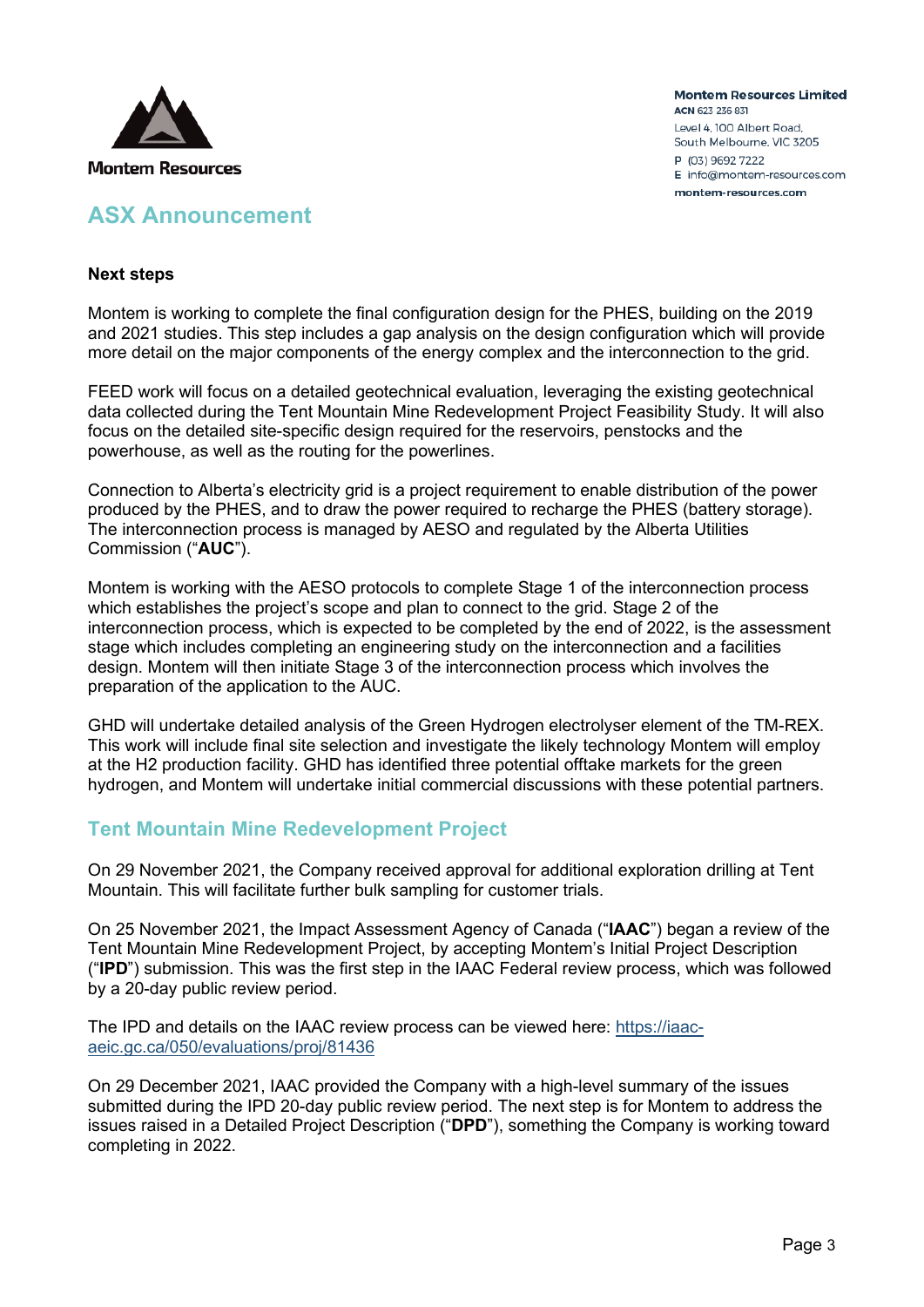

### **ASX Announcement**

The Company continues work on two parallel strategies for developing Tent Mountain, one being the restart of the coal mine, and the other being the transition to a renewable energy complex. In the near term, Montem will continue to minimize expenditure on the Tent Mountain Mine Redevelopment Project, while still advancing the Project through the Federal and Provincial permitting processes. At the same time, we are advancing plans for TM-REX to better understand the projects potential. Once we have a similar level of knowledge on each project we will assess which Tent Mountain development pathway to pursue.

On 29 December 2021, the Alberta Coal Policy Committee ("**Committee**") confirmed both the engagement and final reports, with recommendations, pertaining to their review of the Alberta Coal Policy, were completed and submitted to the Alberta Minister of Energy. Currently, the Alberta government is reviewing the reports, with an aim of announcing the Committee's findings in the near future. While Montem has been able to continue work on their primary assets located on Category 4 land (the Tent Mountain Mine, and the Chinook Project) during the Coal Policy review process, the Company eagerly awaits the release of the Committee's findings and recommendations to provide clarity surrounding coal project development in Alberta.

### **Chinook Project**

Planning is ongoing for the proposed 2022 Chinook Project exploration program. Exploration at Chinook in 2022 will once again focus on the Chinook Vicary area of the Project.The Chinook Project is located within Category 4 lands of the Alberta Coal Policy and resultingly has been unaffected by the ongoing Alberta Coal Policy review process.

# **Corporate**

### **Capital Raising**

In December 2021, the Company announced the successful completion of an approximately A\$3 million placement via the issue of 55.6 million shares at A\$0.051 per share ("**Placement**"). Petra Capital Pty Limited acted as sole lead manager and sole bookrunner to the Placement.

Montem raised A\$2,986,015 in gross proceeds via a Placement, being the Company's remaining placement capacity, at an issue price of A\$0.051 per share ("**Placement Price**"). The Placement Price of A\$0.051 per share was a 13.6% discount to the last close price and a 21.8% discount to the 15-day VWAP of the Company's shares (both calculated over the period ending 15 December 2021).

The Company issued 55,608,150 new shares in connection with the Placement to date (under ASX Listing Rule 7.1 and Listing Rule 7.1A). The Placement settled on or around 23 December 2021 with shares issued on 24 December 2021. In addition, the Company will issue 2,941,176 shares (\$150,000) to Chairman Mark Lochtenberg, or his associate(s), subject to Shareholder Approval at a General Meeting to be held 16 February 2022.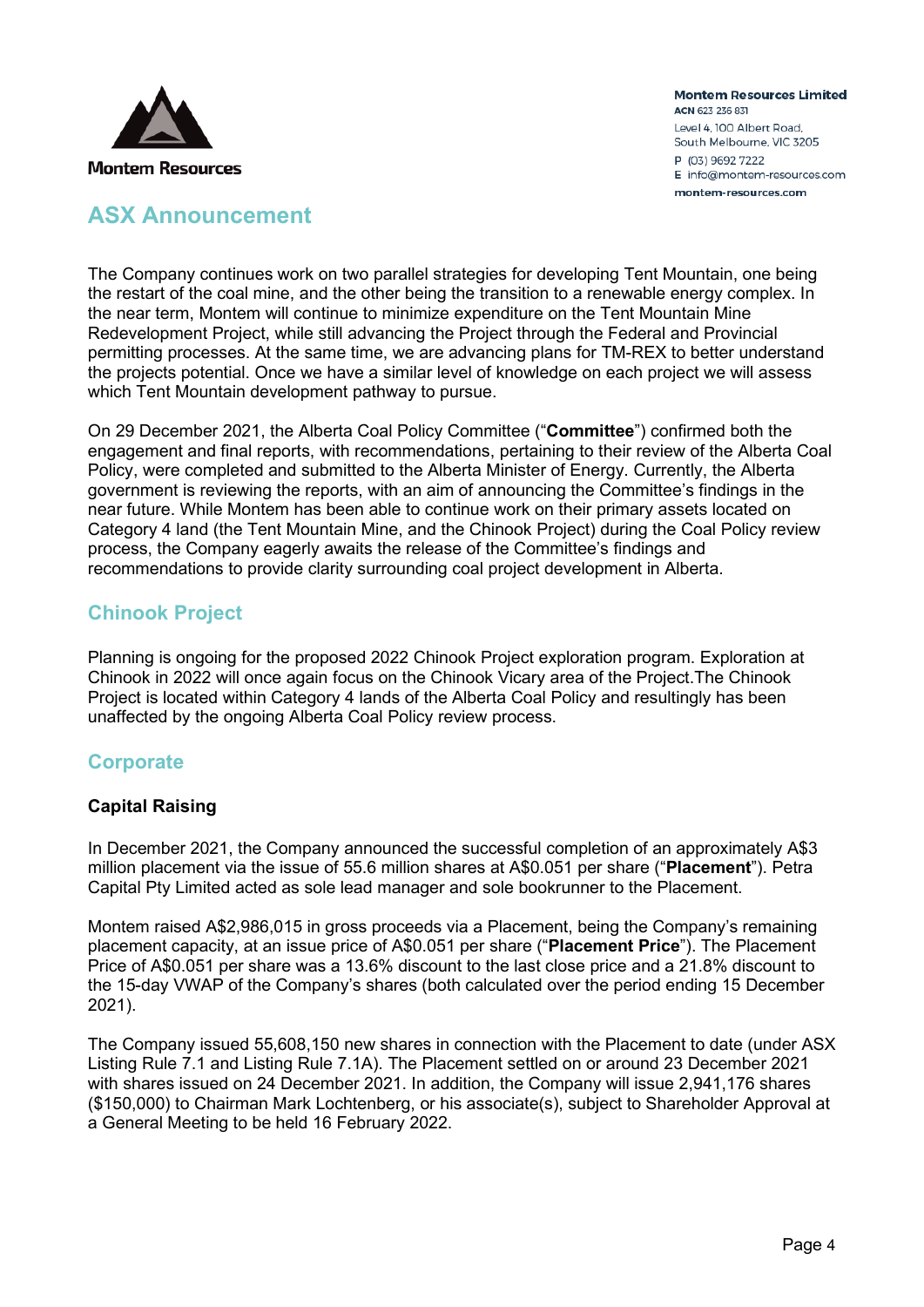

# **ASX Announcement**

Montem will use the funds raised from the Placement to advance feasibility studies for the TM-REX and working capital. TM-REX feasibility studies will potentially receive additional funding from a C\$5 million grant under application from Canada's Clean Fuels Fund, expected to be awarded in Q1 2022. During the quarter ended 31 December 2021, the Company incurred \$306,000 on initial set-up and consulting work related to feasibility studies for the TM-REX, which are recognised in section 1.8 of the Appendix 5B.

Montem held **A\$ 3,803,754** cash as of 31 December 2021.

#### **Impairment review**

Montem has undertaken a review as of 31 December 2021 of the carrying value of its exploration and evaluation assets in accordance with the Group's accounting policies and accounting standards. As a result, we will recognise an impairment charge for the Tent Mountain Project of  $$10.3$  million<sup>1</sup> with our FY2021 financial results. This charge reflects the ongoing uncertainty around the outcome of the Federal Impact Assessment on the Tent Mountain Project being undertaken by the Impact Assessment Agency of Canada as previously announced on 29 June 2021.

#### **Payments to directors and related parties**

In the attached Appendix 5B, the figure of \$177,000 – as disclosed in section 6.1 – relates to all fees, salaries and superannuation paid to Montem's Directors for the quarter ended 31 December 2021.

#### **Other**

In January 2021 Montem entered into an option agreement to purchase land to facilitate rail loading for the Tent Mountain Mine restart. With the option expiring on 4 January 2022, Montem chose not to proceed with the land purchase at this time. Montem continues to lease land adjacent to CP's track sufficient in size to contain the designed train load out for Tent Mountain.

 $1$  As at the date of this announcement, Company's financial statements yet to be audited and final impairment losses may vary subject to audit.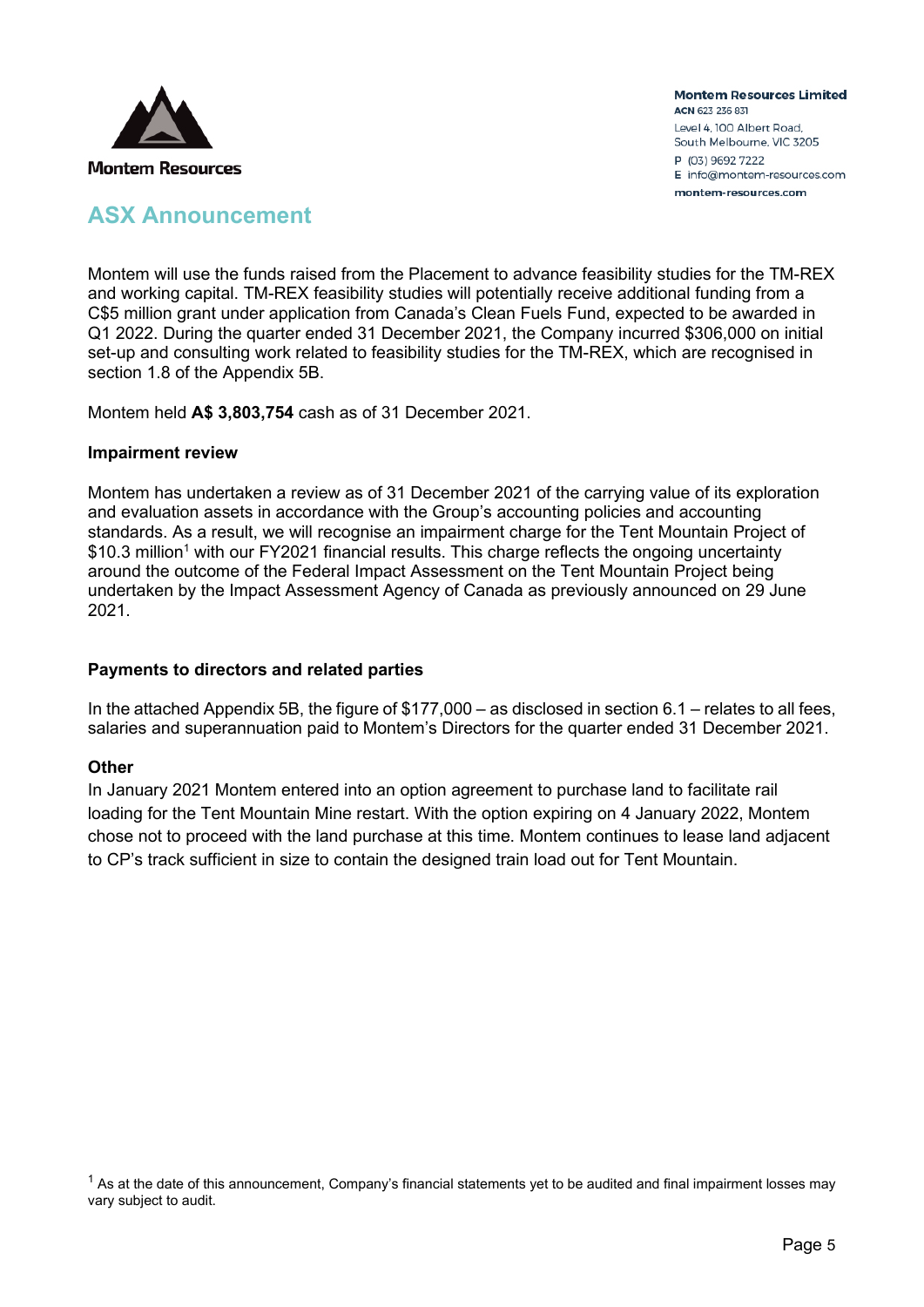

### **ASX Announcement**

#### **Use of Funds Statement**

The current quarter is covered by the Use of Funds Statement outlined in the Prospectus dated 31 July 2020. A summary of expenditure to date is outlined below:

|                                                                  |                   | <b>Actual</b>    |
|------------------------------------------------------------------|-------------------|------------------|
|                                                                  | Per               | expenditure to   |
|                                                                  | <b>Prospectus</b> | 31 December 2021 |
|                                                                  |                   |                  |
|                                                                  | <b>Total</b>      | Total            |
|                                                                  | (million \$)      | (million \$)     |
| Tent Mtn: Strategic land purchase (Tent Mtn rail)                | 2.64              | 0.29             |
| Tent Mtn: Port reservation fee                                   | 1.20              | 0.60             |
| Tent Mtn: permitting (enviro monitoring and liaison)             | 0.63              | 3.80             |
| Tent Mtn: pre-production drilling (pit definition & bulk sample) | 0.89              | 0.31             |
| Chinook: exploration, PEA study and environmental work           | 0.83              | 1.78             |
| General and administrative expenses                              | 1.72              | 4.60             |
| Offer costs (broker fees; IPO preparation)                       | 0.83              | 0.78             |
| Total expenditures in the period                                 | 8.74              | 12.15            |

In general, spending for the quarter was in line with expectations. The planned asset purchase of land for the Tent Mountain Mine rail loadout was deferred for 12 months from January 2021 to January 2022, and the Option to purchase this land has lapsed.

Expenditures on the Tent Mountain Mine permitting was higher than forecast. This trend has continued throughout 2021, as the project moved into the final stages of provincial permitting. Montem also spent additionally on Tent Mountain Mine permitting due to negotiating with federal agencies, which required the extensive use of legal and other advisors. General and administrative expenses include direct overheads such as legal and other professional charges related to regulatory applications, stakeholder relations and Indigenous Peoples engagement associated with Tent Mountain Mine permitting. Due to the indirect nature of these expenses, they are recognised as general and administrative expenses in the financial statements. As the process to avoid federal designation for review of the Tent Mountain project has reached its conclusions, we expect general and administrative expenses (due to permitting) will significantly decrease in the following quarters.

The Chinook Project exploration and permitting is more than forecast due to extra drilling undertaken, in preparation of the Scoping Study release in 2021. Additional regulatory work including extensive liaison with regulatory agencies, and multiple field excursion by Indigenous groups was undertaken. Additionally, the optimisation of the Chinook Scoping Study was conducted during the period.

Expenditure on the Tent Mountain Renewable Energy Complex is captured in "General" in the preceding Quarter but will be separated in future reporting.

For further information on the Company, our assets and development plans, please visit our website: www.montem-resources.com

Additionally, view Investor Presentations which have been lodged with the ASX.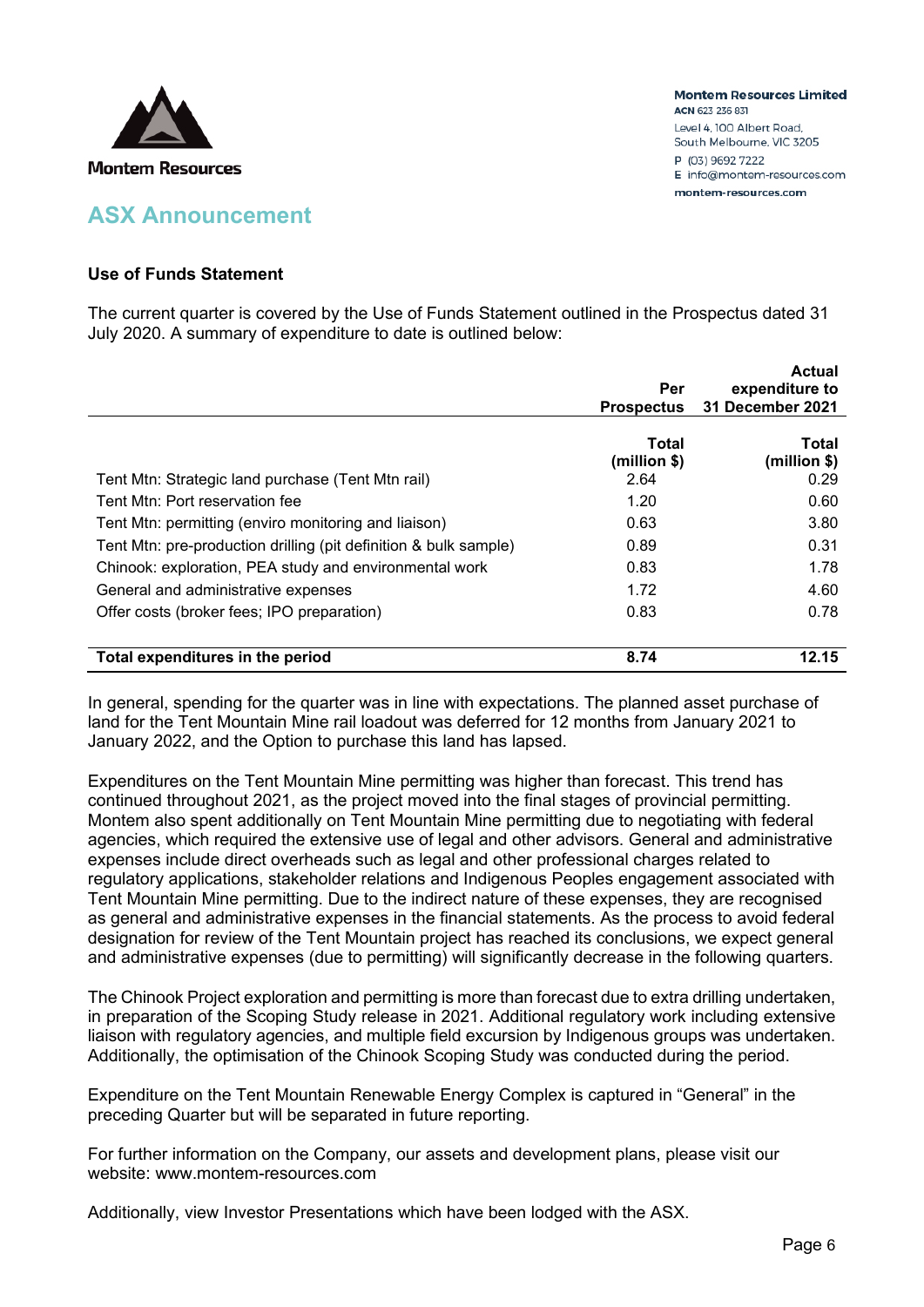

### **ASX Announcement**

This ASX release was authorised on behalf of the Board of Directors by Peter Doyle, Managing Director and CEO.

### **For further information, contact:**

**Peter Doyle Melanie Leydin Nathan Ryan** Managing Director and CEO Company Secretary **IR & Media** +1 778 888 7604 +61 3 9692 7222 +61 420 582 887 [pdoyle@montem-resources.com](mailto:pdoyle@montem-resources.com) [secretary@montem-resources.com](mailto:secretary@montem-resources.com)

### **About Montem Resources**

Montem Resources (ASX: MR1) is a steelmaking coal and renewable energy development company that owns and leases coal tenements and freehold land in the Canadian provinces of Alberta and British Columbia. The Company's objective is to become the operator of steelmaking coal mines and renewable energy developments in Canada by developing its projects in the Crowsnest Pass. The Company is planning an integrated mining complex in the Crowsnest Pass, focusing on low-cost development of open-cut operations that leverage central infrastructure. The first component of this objective is to re-establish mining at the Tent Mountain Mine.

Montem completed a Definitive Feasibility Study on the Tent Mountain Mine in 2020, and advanced the regulatory process to re-start the mine. In 2021, the project was designated for Federal review by the Impact Assessment Agency of Canada, and the Company continues to seek approval to re-start the mine. In light of delays to the mine re-start, Montem identified alternate opportunities for Tent Mountain, including transitioning the project to a renewable energy complex ("**TM-REX**"), employing an onsite pump hydro energy storage facility, an offsite wind power facility, and onsite production of green hydrogen. The Company is progressing studies to support development of the TM-REX, including a feasibility study.

Montem is also progressing the Chinook Project which covers historical steelmaking coal mines that previously exported hard coking coal to Japanese steel mills. The Chinook Project has the potential to produce multiple open-cut hard coking coal mines, and the Company plans to explore, define and develop these mines.

### **Forward looking statements**

This ASX Announcement may contain forward looking statements, which may be identified by words such as "may", "could", "believes", "estimates", "expects" or "intends" and other similar words that connote risks and uncertainties. Certain statements, beliefs, and opinions contained in this ASX Announcement, in particular those regarding the possible or assumed future financial or other performance, industry growth or other trend projections are only predictions and subject to inherent risks and uncertainties. Except as required by law, and only to the extent so required, neither the Company, its Directors nor any other person gives any assurance that the results, performance or achievements expressed or implied by any forward looking statements contained in this ASX Announcement will actually occur and investors are cautioned not to place undue reliance on such forward looking statements. Any forward looking statements are subject to various risk factors, many of which are beyond the control of the Company and its Directors that could cause the Company's actual results to differ materially from the results expressed or anticipated in these statements. The Company has no intention to update or revise any forward looking statements, or to publish prospective financial information in the future, regardless of whether new information, future events or any other factors affect the information contained in this ASX Announcement, except where required by law.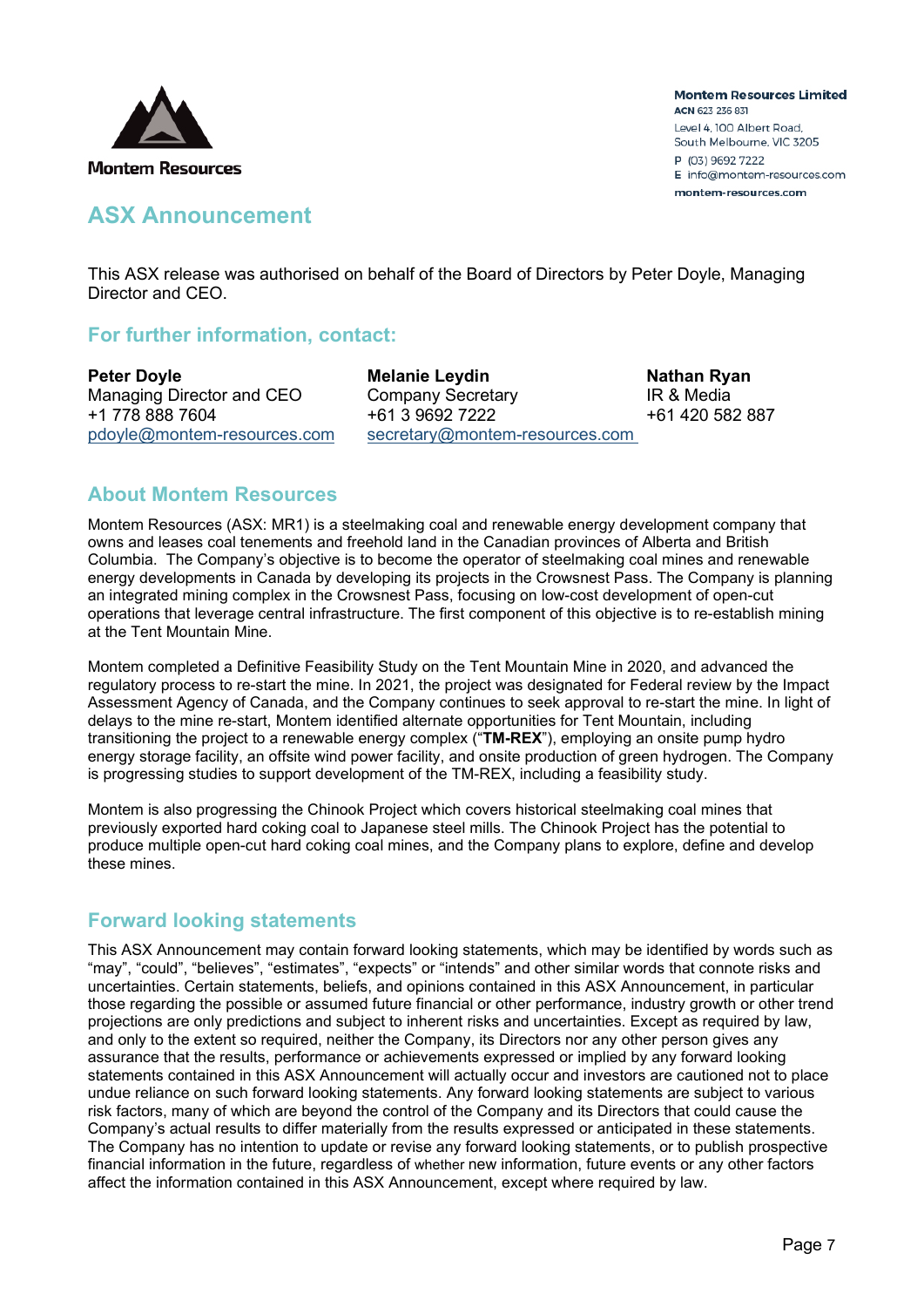

### **Appendix A: Tenement List**

# **PART I - Alberta Freehold Tenements Prospect Area Land Title Certificate Number Hectares** Tent Mountain Mine 181 088 180 8.1 Tent Mountain Mine 181 088 180 +13 32.6 Tent Mountain Mine 18.3 Tent Mountain Mine 181 088 180 +15 181 088 180 +15 32.6 Tent Mountain Mine 18.1 **181 088 180 +16** 8.1 Tent Mountain Mine 181 088 180 +17 181 088 180 +17 181 088 180 +17 181 089 180 +17 Tent Mountain Mine 2012 181 088 180 +18 8.1 Tent Mountain Mine 24.3 Tent Mountain Mine 181 088 180 +20 64.7 Tent Mountain Mine 181 088 180 +21 16.2 Tent Mountain Mine 24.3 Tent Mountain Mine 181 090 692 +1 2.3 Tent Mountain Mine 18.0 Tent Mountain Mine 182.2 Tent Mountain Mine 181 000 692 +4 56.7 Tent Mountain Mine 16.2 Tent Mountain Mine 181 000 692 +6 32.6 Tent Mountain Mine 18.1 **181 090 692 +7** 8.1 Tent Mountain Mine 181 090 692 +8 64.7 Tent Mountain Mine 18.3 Tent Mountain Mine 181 090 692 +10 32.6 Tent Mountain Mine 18.1 and 181 090 692 +11 8.1 Tent Mountain Mine 181 000 692 +12 181 090 692 +12 Tent Mountain Mine 18.1 and 181 090 692 +13 8.1 Chinook Project 26.4 and 2012 181 088 180 +1 36.4 Chinook Project 2.5 129.5 Chinook Project 28.3 Chinook Project 2.1 181 088 180 +4 12.1 Chinook Project 181 088 180 +5 16.2 Chinook Project 181 088 180 +6 165.9 Chinook Project 181 088 180 +7 131.5 Chinook Project 2.9.5 181 088 180 +8 129.5

#### **Montem Resources Limited** ACN 623 236 831

Level 4, 100 Albert Road, South Melbourne, VIC 3205 P (03) 9692 7222 E info@montem-resources.com montem-resources.com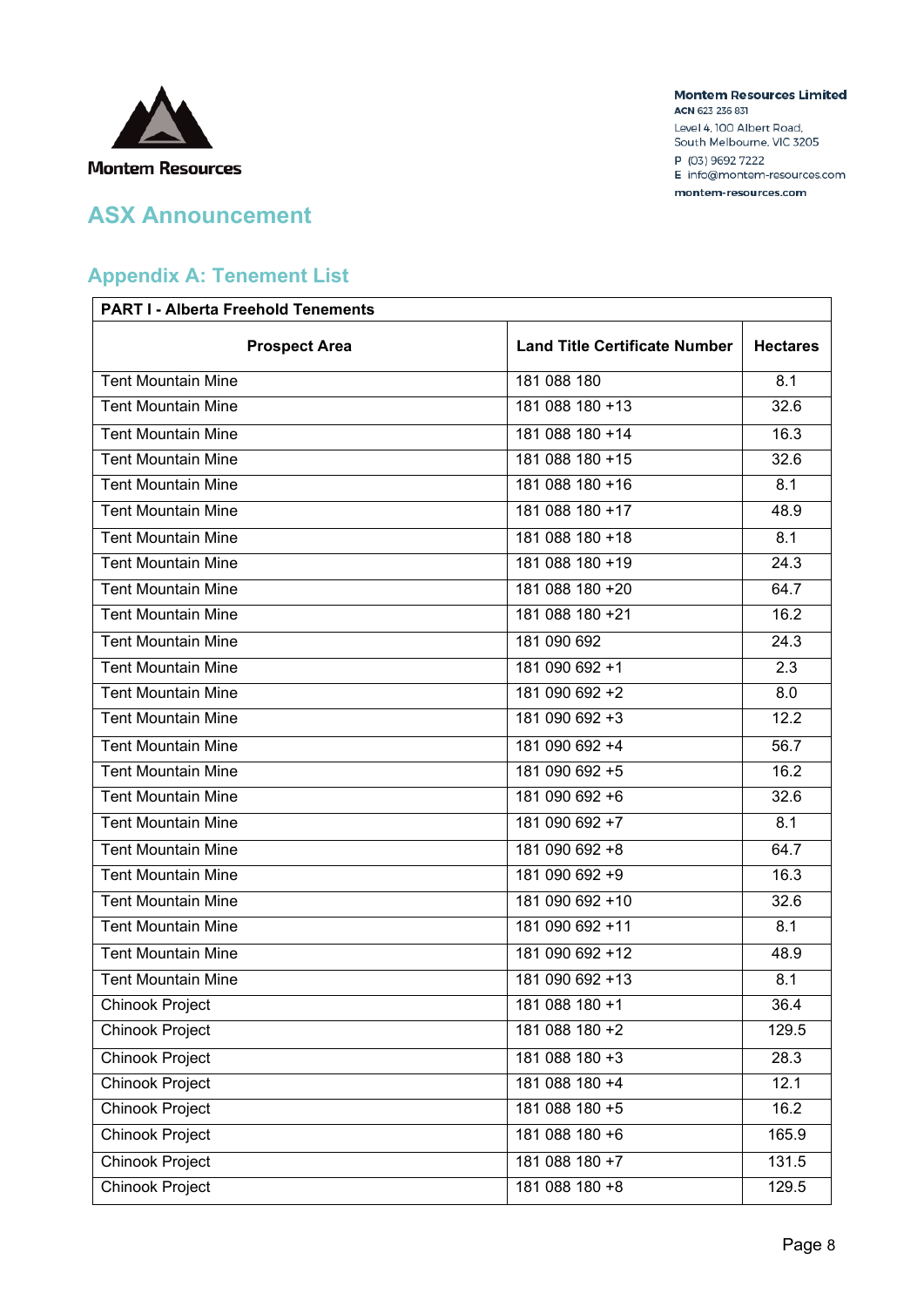

**Montem Resources Limited** ACN 623 236 831

Level 4, 100 Albert Road, South Melbourne, VIC 3205 P (03) 9692 7222 E info@montem-resources.com

montem-resources.com

| <b>PART I - Alberta Freehold Tenements</b> |                                      |                 |  |
|--------------------------------------------|--------------------------------------|-----------------|--|
| <b>Prospect Area</b>                       | <b>Land Title Certificate Number</b> | <b>Hectares</b> |  |
| Chinook Project                            | 181 088 180 +9                       | 129.5           |  |
| Chinook Project                            | 181 088 180 +10                      | 248.3           |  |
| Chinook Project                            | 181 088 180 +11                      | 259.0           |  |
| Chinook Project                            | 181 088 180 +12                      | 12.1            |  |
| Chinook Project                            | 181 088 180 +22                      | 129.5           |  |
| Chinook Project                            | 181 088 180 +23                      | 129.5           |  |
| Chinook Project                            | 181 088 180 +24                      | 129.5           |  |
| Chinook Project                            | 181 088 180 +25                      | 129.5           |  |
| Chinook Project                            | 181 088 180 +26                      | 52.6            |  |
| Chinook Project                            | 181 088 180 +27                      | 259.0           |  |
| Chinook Project                            | 181 088 180 +28                      | 259.0           |  |
| Chinook Project                            | 181 088 180 +29                      | 259.0           |  |
| Chinook Project                            | 181 088 180 +30                      | 129.5           |  |
| Chinook Project                            | 181 088 180 +31                      | 257.0           |  |
| Chinook Project                            | 181 088 180 +32                      | 129.5           |  |
| Chinook Project                            | 181 088 180 +33                      | 129.5           |  |
| Chinook Project                            | 181 088 180 +34                      | 129.5           |  |

| <b>PART II - BC Leasehold Tenements</b> |                |                 |  |
|-----------------------------------------|----------------|-----------------|--|
| <b>Prospect Area</b>                    | Coal Lease No. | <b>Hectares</b> |  |
| <b>Tent Mountain Mine</b>               | 389283         | 153.0           |  |

| <b>PART III - Alberta Leasehold Tenements</b> |                |                 |  |
|-----------------------------------------------|----------------|-----------------|--|
| <b>Prospect Area</b>                          | Coal Lease No. | <b>Hectares</b> |  |
| <b>Tent Mountain Mine</b>                     | 1320090097     | 92.6            |  |
| <b>Tent Mountain Mine</b>                     | 1320090092     | 48.0            |  |
| <b>Tent Mountain Mine</b>                     | 1320090093     | 56.6            |  |
| <b>Tent Mountain Mine</b>                     | 1320090094     | 149.2           |  |
| <b>Tent Mountain Mine</b>                     | 1320090095     | 38.5            |  |
| <b>Tent Mountain Mine</b>                     | 1320090096     | 102.2           |  |
| <b>Tent Mountain Mine</b>                     | 1320100052     | 310.5           |  |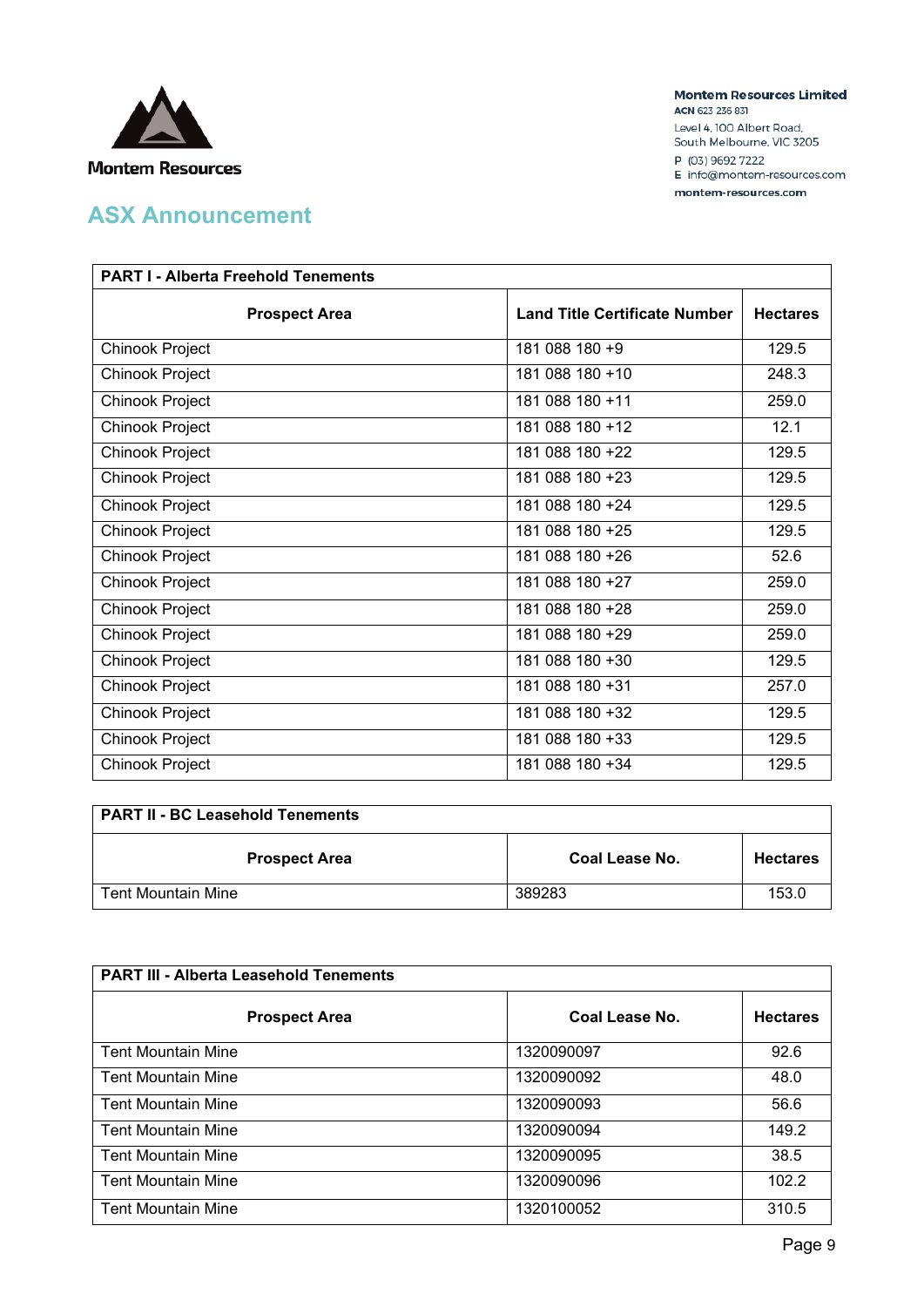

**Montem Resources Limited** ACN 623 236 831

Level 4, 100 Albert Road, South Melbourne, VIC 3205 P (03) 9692 7222 E info@montem-resources.com

montem-resources.com

| <b>PART III - Alberta Leasehold Tenements</b> |                |                 |  |
|-----------------------------------------------|----------------|-----------------|--|
| <b>Prospect Area</b>                          | Coal Lease No. | <b>Hectares</b> |  |
| <b>Tent Mountain Mine</b>                     | 1321080198     | 120.0           |  |
| <b>Tent Mountain Mine</b>                     | 1321080199     | 64.0            |  |
| <b>Tent Mountain Mine</b>                     | 1321080200     | 64.0            |  |
| <b>Tent Mountain Mine</b>                     | 1321080201     | 210.4           |  |
| Chinook Project                               | 1320120105     | 128.0           |  |
| <b>Chinook Project</b>                        | 1321020120     | 80.0            |  |
| <b>Chinook Project</b>                        | 1321020121     | 160.0           |  |
| <b>Chinook Project</b>                        | 1321020122     | 128.0           |  |
| Chinook Project                               | 1321020123     | 128.0           |  |
| <b>Chinook Project</b>                        | 1321020124     | 176.0           |  |
| <b>Chinook Project</b>                        | 1321050136     | 128.0           |  |
| <b>Chinook Project</b>                        | 1321050137     | 256.0           |  |
| <b>Chinook Project</b>                        | 1321050139     | 224.0           |  |
| Chinook Project                               | 1321050140     | 64.0            |  |
| <b>Chinook Project</b>                        | 1321080191     | 16.0            |  |
| <b>Chinook Project</b>                        | 1321080193     | 48.0            |  |
| <b>Chinook Project</b>                        | 1321080194     | 64.0            |  |
| <b>Chinook Project</b>                        | 1321080195     | 64.0            |  |
| <b>Chinook Project</b>                        | 1321080196     | 64.0            |  |
| <b>Chinook Project</b>                        | 1321080197     | 64.0            |  |
| Chinook Project                               | 1306120432     | 64.0            |  |
| Chinook Project                               | 1306120433     | 64.0            |  |
| Chinook Project                               | 1306120434     | 32.0            |  |
| <b>Chinook Project</b>                        | 1307040479     | 64.0            |  |
| Chinook Project                               | 1307040480     | 16.0            |  |
| Chinook Project                               | 1307060454     | 160.0           |  |
| <b>Chinook Project</b>                        | 1307100753     | 128.0           |  |
| <b>Chinook Project</b>                        | 1307110904     | 32.0            |  |
| <b>Chinook Project</b>                        | 1307110905     | 32.0            |  |
| <b>Chinook Project</b>                        | 1307110906     | 48.0            |  |
| Chinook Project                               | 1307110907     | 256.0           |  |
| <b>Chinook Project</b>                        | 1308050910     | 90.7            |  |
| Chinook Project                               | 1308090609     | 51.2            |  |
| Chinook Project                               | 1311010588     | 48.0            |  |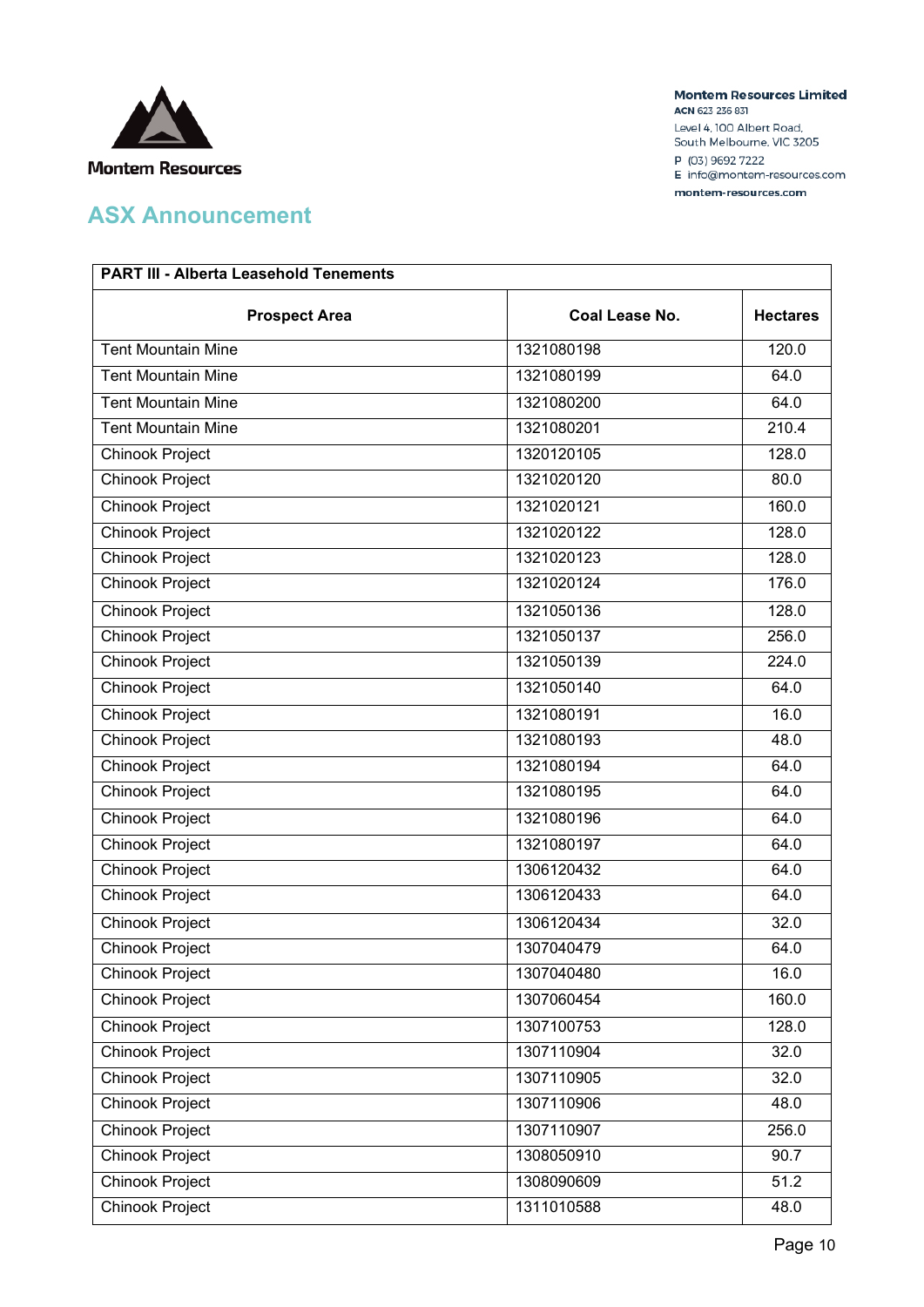

**Montem Resources Limited** ACN 623 236 831

Level 4, 100 Albert Road, South Melbourne, VIC 3205 P (03) 9692 7222 E info@montem-resources.com

montem-resources.com

| <b>PART III - Alberta Leasehold Tenements</b> |                |                 |  |
|-----------------------------------------------|----------------|-----------------|--|
| <b>Prospect Area</b>                          | Coal Lease No. | <b>Hectares</b> |  |
| Chinook Project                               | 1311010589     | 64.0            |  |
| Chinook Project                               | 1311010590     | 64.0            |  |
| Chinook Project                               | 1311080653     | 128.0           |  |
| Chinook Project                               | 1311080654     | 32.0            |  |
| <b>Chinook Project</b>                        | 1311080655     | 64.0            |  |
| <b>Chinook Project</b>                        | 1311120668     | 112.0           |  |
| <b>Chinook Project</b>                        | 1311120669     | 65.7            |  |
| <b>Chinook Project</b>                        | 1312040484     | 64.0            |  |
| <b>Chinook Project</b>                        | 1312100464     | 880.0           |  |
| Chinook Project                               | 1312100465     | 384.0           |  |
| <b>Chinook Project</b>                        | 1314030394     | 48.0            |  |
| <b>Chinook Project</b>                        | 1316020095     | 96.0            |  |
| <b>Chinook Project</b>                        | 1316020154     | 144.0           |  |
| Chinook Project                               | 1316050179     | 128.0           |  |
| <b>Chinook Project</b>                        | 1316120147     | 32.0            |  |
| <b>Chinook Project</b>                        | 1316120148     | 128.0           |  |
| <b>Chinook Project</b>                        | 1316120149     | 128.0           |  |
| Chinook Project                               | 1316120150     | 64.0            |  |
| <b>Chinook Project</b>                        | 1316120151     | 192.0           |  |
| <b>Chinook Project</b>                        | 1316120152     | 64.0            |  |
| <b>Chinook Project</b>                        | 1316120155     | 128.0           |  |
| Chinook Project                               | 1317080314     | 128.0           |  |
| Chinook Project                               | 1320050132     | 140.0           |  |
| 4-Stack / Chinook Project (see Note below)    | 1321050141     | 128.0           |  |
| 4-Stack / Chinook Project (see Note below)    | 1321050143     | 256.0           |  |
| 4-Stack                                       | 1321050138     | 128.0           |  |
| 4-Stack                                       | 1321050142     | 256.0           |  |
| 4-Stack                                       | 1316120153     | 64.0            |  |
| 4-Stack                                       | 1316120154     | 69.2            |  |
| 4-Stack                                       | 1316120156     | 128.0           |  |
| 4-Stack                                       | 1316120157     | 128.0           |  |
| 4-Stack                                       | 1317090268     | 128.0           |  |
| 4-Stack                                       | 1317090269     | 352.0           |  |
| 4-Stack                                       | 1317090279     | 351.0           |  |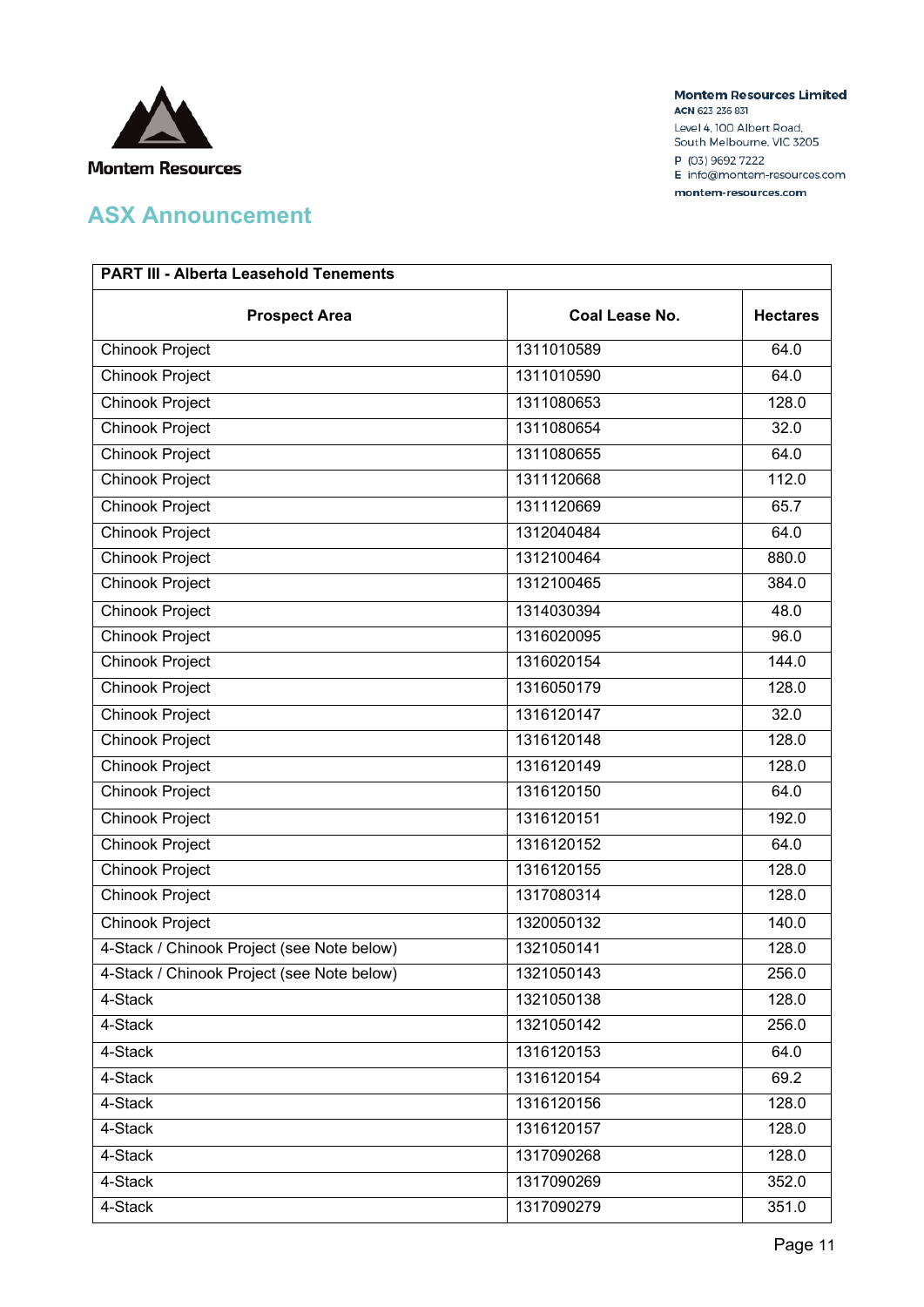

**Montem Resources Limited** ACN 623 236 831 Level 4, 100 Albert Road,

South Melbourne, VIC 3205 P (03) 9692 7222 E info@montem-resources.com

montem-resources.com

| <b>PART III - Alberta Leasehold Tenements</b> |                |                 |  |
|-----------------------------------------------|----------------|-----------------|--|
| <b>Prospect Area</b>                          | Coal Lease No. | <b>Hectares</b> |  |
| 4-Stack                                       | 1317090280     | 150.0           |  |
| Isola                                         | 1307070578     | 128.0           |  |
| Isola                                         | 1307070579     | 240.0           |  |
| Isola                                         | 1307070580     | 128.0           |  |
| Isola                                         | 1319090188     | 656.0           |  |
| Isola                                         | 1319090191     | 608.0           |  |
| Isola                                         | 1319090192     | 1,024.0         |  |
| Isola                                         | 1319090193     | 893.8           |  |
| Isola                                         | 1319090194     | 796.8           |  |
| Isola                                         | 1319090195     | 357.6           |  |
| Oldman                                        | 1317090270     | 96.0            |  |
| Oldman                                        | 1317090271     | 192.0           |  |
| Oldman                                        | 1317090272     | 192.0           |  |
| Oldman                                        | 1317090273     | 32.0            |  |
| Oldman                                        | 1317090274     | 256.0           |  |
| Oldman                                        | 1317090275     | 256.0           |  |

#### *Note*

Leases 1321050141 and 1321050143 are located partially within the Chinook Project and partially within 4-Stack.

The total area of Lease 1321050141 is approximately 128 hectares with approximately 65 hectares lying within the Chinook Project and the remainder in 4-Stack.

The total area of Lease 1321050143 is approximately 256 hectares with approximately 128 hectares lying within the Chinook Project and the remainder in 4-Stack.

Alberta Leasehold Tenements have a 15 year term after which time they require renewal. Upon renewal, a new Coal Lease number is issued for the tenement but there is no change to the physical disposition of the tenement.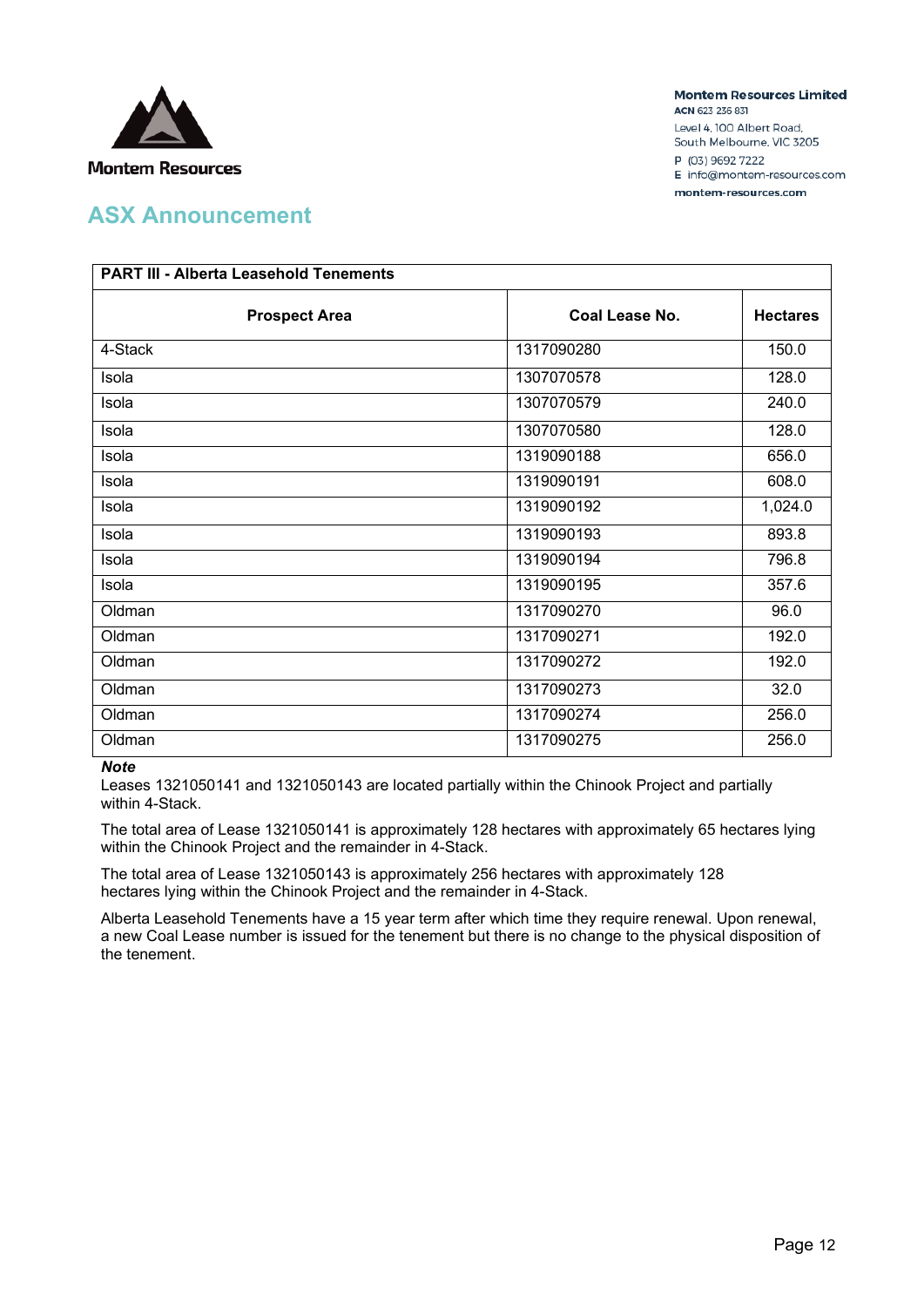# **Appendix 5B**

# **Mining exploration entity or oil and gas exploration entity quarterly cash flow report**

Name of entity

MONTEM RESOURCES LIMITED

ABN Quarter ended ("current quarter")

87 623 236 831 31 December 2021

|     | <b>Consolidated statement of cash flows</b>       | <b>Current quarter</b><br>\$A'000 | Year to date (12<br>months)<br>\$A'000 |
|-----|---------------------------------------------------|-----------------------------------|----------------------------------------|
| 1.  | Cash flows from operating activities              |                                   |                                        |
| 1.1 | Receipts from customers                           |                                   |                                        |
| 1.2 | Payments for                                      |                                   |                                        |
|     | exploration & evaluation<br>(a)                   |                                   |                                        |
|     | development<br>(b)                                |                                   |                                        |
|     | production<br>(c)                                 |                                   |                                        |
|     | staff costs<br>(d)                                | (279)                             | (1,075)                                |
|     | administration and corporate costs<br>(e)         | (778)                             | (1,939)                                |
| 1.3 | Dividends received (see note 3)                   |                                   |                                        |
| 1.4 | Interest received                                 |                                   |                                        |
| 1.5 | Interest and other costs of finance paid          |                                   |                                        |
| 1.6 | Income taxes paid                                 |                                   |                                        |
| 1.7 | Government grants and tax incentives              |                                   |                                        |
| 1.8 | Other (provide details if material) *             | (306)                             | (306)                                  |
| 1.9 | Net cash from / (used in) operating<br>activities | (1, 363)                          | (3, 320)                               |

*\* The Company incurred \$306,000 on initial set-up and consulting work related to feasibility studies for the Tent Mountain Renewable Energy Complex (TM-REX) development.*

|     |     | Cash flows from investing activities |                          |         |
|-----|-----|--------------------------------------|--------------------------|---------|
| 2.1 |     | Payments to acquire or for:          |                          |         |
|     | (a) | entities                             | -                        |         |
|     | (b) | tenements                            | ۰                        |         |
|     | (C) | property, plant and equipment        | -                        | (16)    |
|     | (d) | exploration & evaluation             |                          | (3.363) |
|     | (e) | investments                          | -                        |         |
|     |     | other non-current assets             | $\overline{\phantom{0}}$ |         |

ASX Listing Rules Appendix 5B (17/07/20) **Page 1** + See chapter 19 of the ASX Listing Rules for defined terms.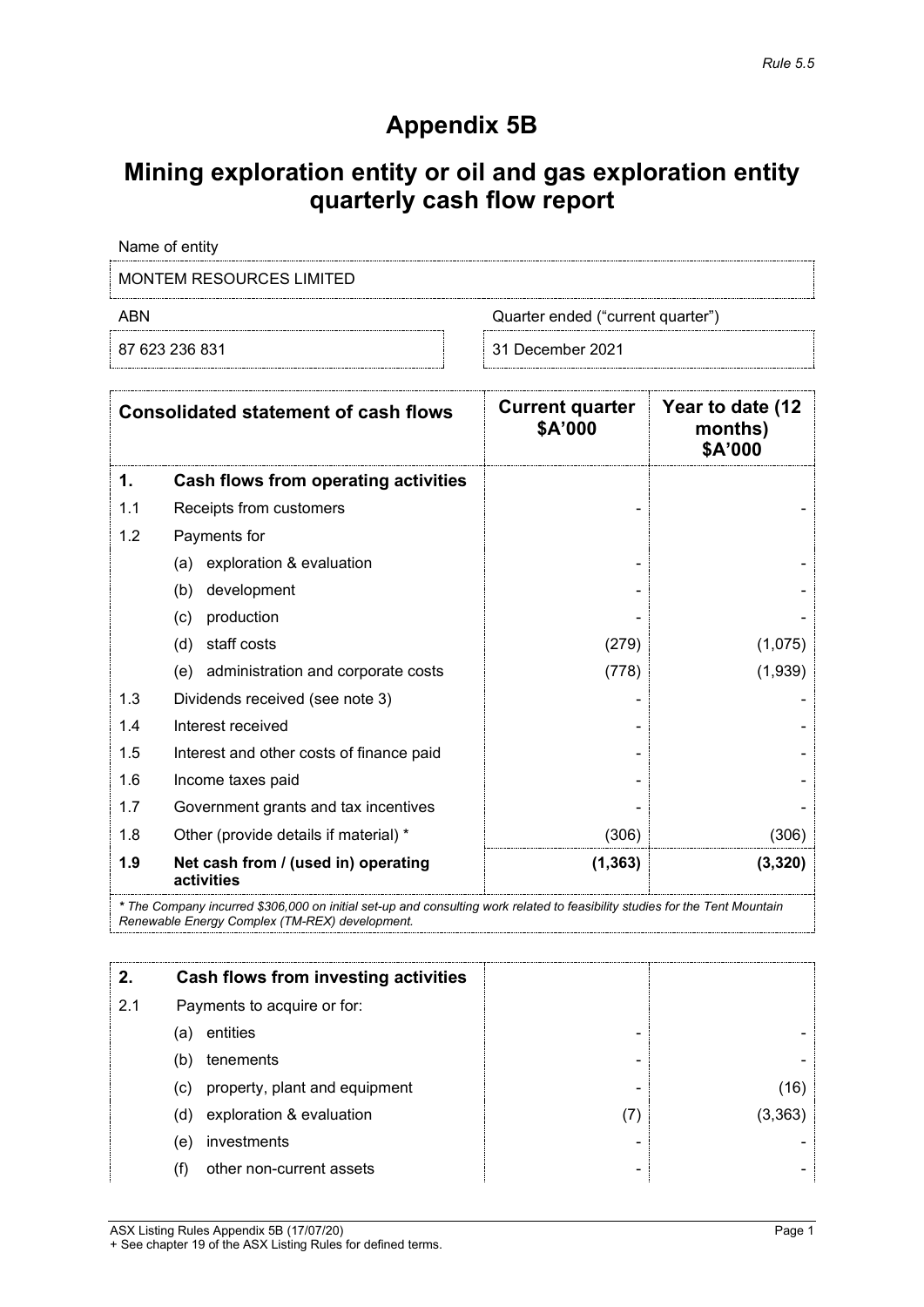|               | <b>Consolidated statement of cash flows</b>       | <b>Current quarter</b><br>\$A'000 | Year to date (12<br>months)<br><b>\$A'000</b> |
|---------------|---------------------------------------------------|-----------------------------------|-----------------------------------------------|
| $2.2^{\circ}$ | Proceeds from the disposal of:                    |                                   |                                               |
|               | entities<br>(a)                                   |                                   |                                               |
|               | tenements<br>(b)                                  |                                   |                                               |
|               | property, plant and equipment<br>(c)              |                                   | 132.                                          |
|               | investments<br>(d)                                |                                   |                                               |
|               | other non-current assets<br>(e)                   |                                   |                                               |
| 2.3           | Cash flows from loans to other entities           |                                   |                                               |
| 2.4           | Dividends received (see note 3)                   |                                   |                                               |
| 2.5           | Other (provide details if material) *             |                                   |                                               |
| 2.6           | Net cash from / (used in) investing<br>activities | (7)                               | (3,960)                                       |

*\*Others include \$410,000, a secured facility agreement with a non-related third party, entered into by the Company during the quarter ended 30 September 2021.*

| 3.   | <b>Cash flows from financing activities</b>                                                |       |       |
|------|--------------------------------------------------------------------------------------------|-------|-------|
| 3.1  | Proceeds from issues of equity securities<br>(excluding convertible debt securities)       | 2,836 | 8,203 |
| 3.2  | Proceeds from issue of convertible debt<br>securities                                      |       |       |
| 3.3  | Proceeds from exercise of options                                                          |       |       |
| 3.4  | Transaction costs related to issues of equity<br>securities or convertible debt securities | (179) | (458) |
| 3.5  | Proceeds from borrowings                                                                   |       |       |
| 3.6  | Repayment of borrowings                                                                    |       |       |
| 3.7  | Transaction costs related to loans and<br>borrowings                                       |       |       |
| 3.8  | Dividends paid                                                                             |       |       |
| 3.9  | Other (provide details if material)                                                        | (26)  | 147   |
| 3.10 | Net cash from / (used in) financing<br>activities                                          | 2,631 | 7,598 |

|     | Net increase / (decrease) in cash and<br>cash equivalents for the period |         |  |
|-----|--------------------------------------------------------------------------|---------|--|
| 4.1 | Cash and cash equivalents at beginning of<br>period                      | 2.595   |  |
| 4.2 | Net cash from / (used in) operating<br>activities (item 1.9 above)       | (1,363) |  |
| 4.3 | Net cash from / (used in) investing activities<br>(item 2.6 above)       |         |  |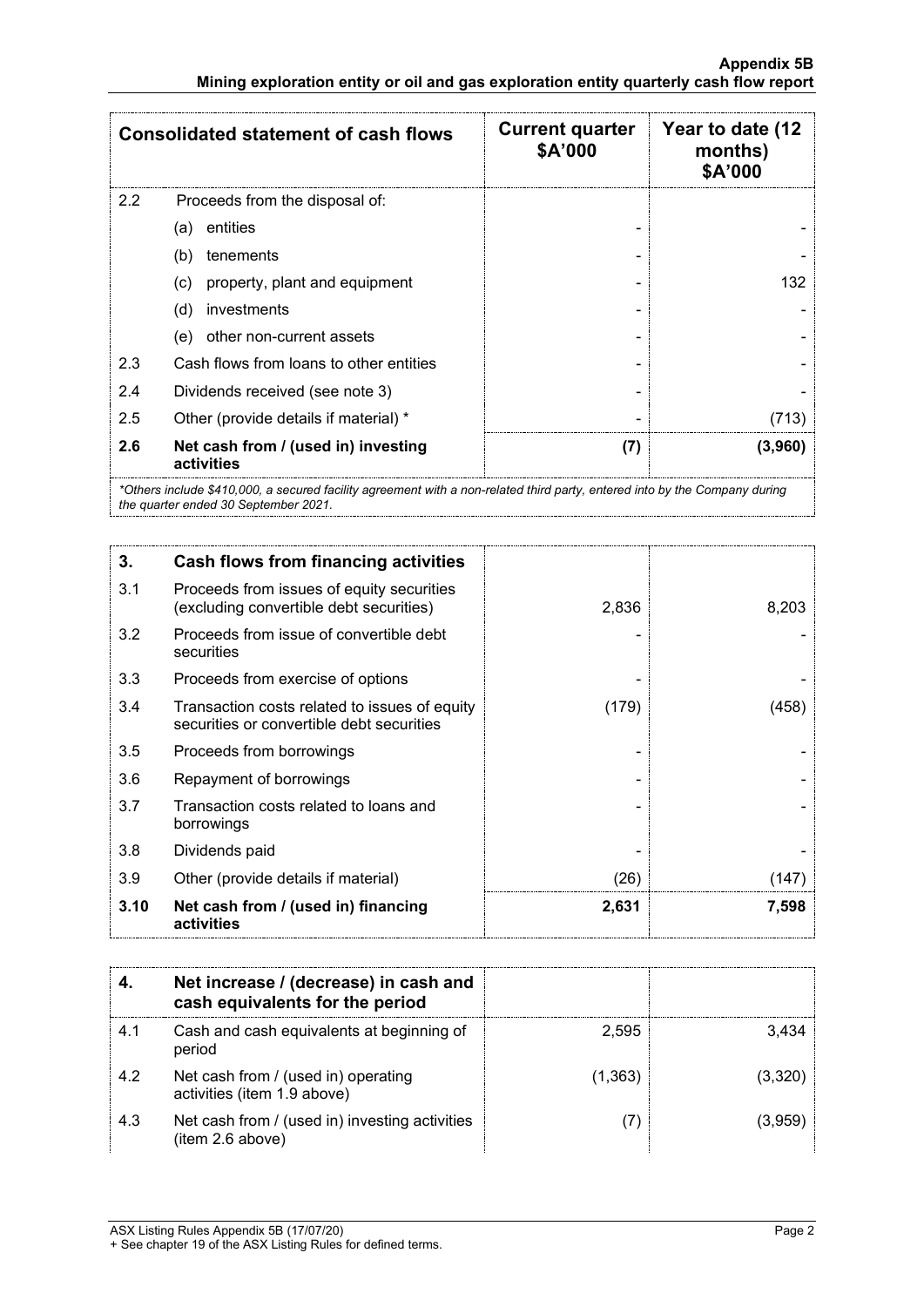#### **Appendix 5B Mining exploration entity or oil and gas exploration entity quarterly cash flow report**

| Consolidated statement of cash flows |                                                                    | <b>Current quarter</b><br>\$A'000 | Year to date (12<br>months)<br><b>\$A'000</b> |
|--------------------------------------|--------------------------------------------------------------------|-----------------------------------|-----------------------------------------------|
| 4.4                                  | Net cash from / (used in) financing activities<br>item 3.10 above) | 2.631                             | 7.598                                         |
| 4.5                                  | Effect of movement in exchange rates on<br>cash held               | '52'                              |                                               |
| 4.6                                  | Cash and cash equivalents at end of<br>period                      | 3,804                             |                                               |

| 5.  | <b>Reconciliation of cash and cash</b><br>equivalents<br>at the end of the quarter (as shown in the<br>consolidated statement of cash flows) to the<br>related items in the accounts | <b>Current quarter</b><br>\$A'000 | <b>Previous quarter</b><br>\$A'000 |
|-----|--------------------------------------------------------------------------------------------------------------------------------------------------------------------------------------|-----------------------------------|------------------------------------|
| 5.1 | Bank balances                                                                                                                                                                        | 3.804                             | 2.595                              |
| 5.2 | Call deposits                                                                                                                                                                        |                                   |                                    |
| 5.3 | <b>Bank overdrafts</b>                                                                                                                                                               |                                   |                                    |
| 5.4 | Other (provide details)                                                                                                                                                              |                                   |                                    |
| 5.5 | Cash and cash equivalents at end of<br>quarter (should equal item 4.6 above)                                                                                                         | 3,804                             | 2.595                              |

|     | Payments to related parties of the entity and their<br>associates                                                                                           | <b>Current quarter</b><br><b>\$A'000</b> |
|-----|-------------------------------------------------------------------------------------------------------------------------------------------------------------|------------------------------------------|
| 6.1 | Aggregate amount of payments to related parties and their<br>associates included in item 1                                                                  |                                          |
| 6.2 | Aggregate amount of payments to related parties and their<br>associates included in item 2                                                                  |                                          |
|     | Note: if any amounts are shown in items 6.1 or 6.2, your quarterly activity report must include a description of, and an<br>explanation for, such payments. |                                          |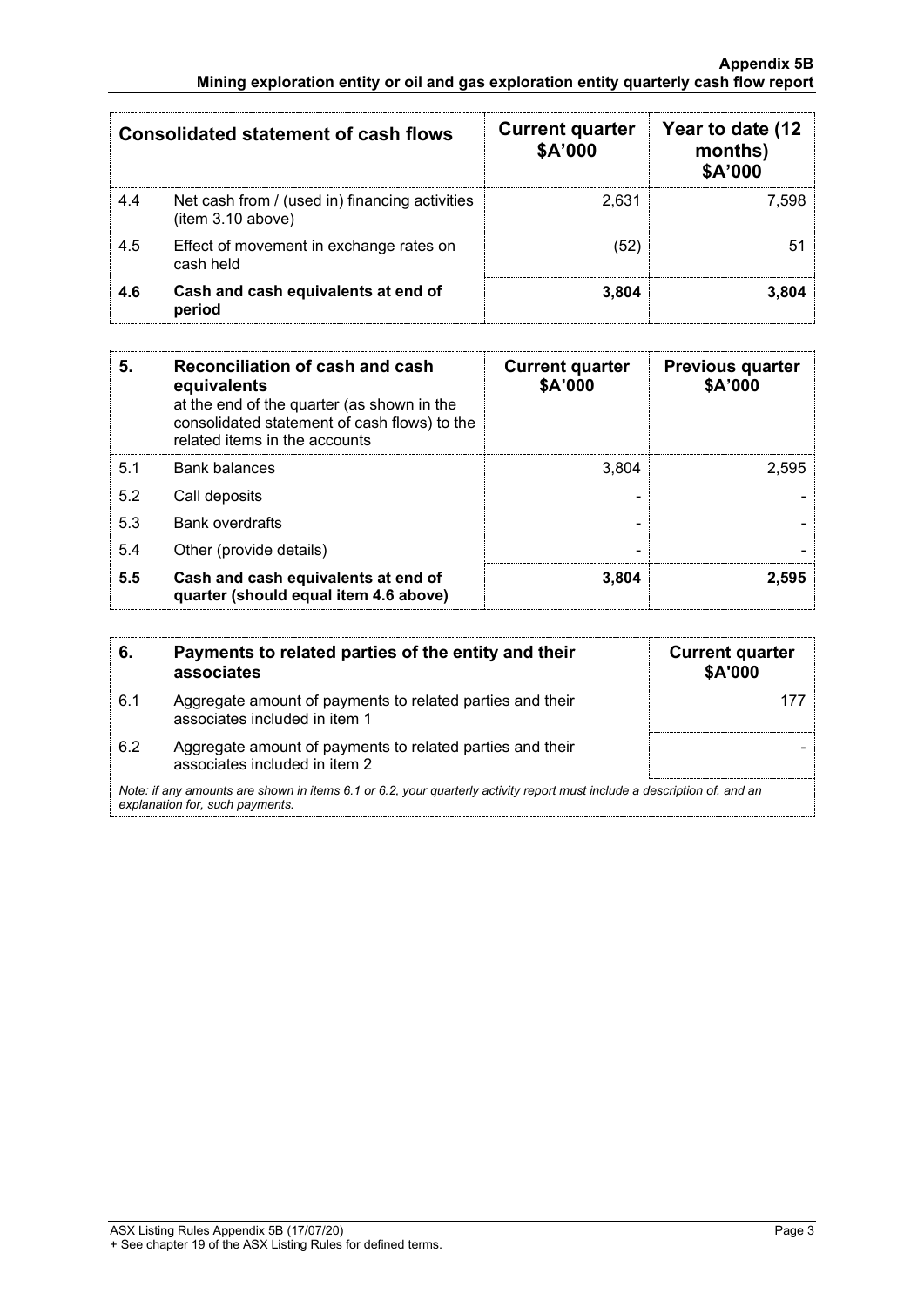#### **Appendix 5B Mining exploration entity or oil and gas exploration entity quarterly cash flow report**

| 7.         | <b>Financing facilities</b><br>Note: the term "facility' includes all forms of financing<br>arrangements available to the entity.<br>Add notes as necessary for an understanding of the<br>sources of finance available to the entity.                                                                                                                                                                                                                       |                                       |              | <b>Total facility</b><br>amount at quarter<br>end<br>\$A'000 | Amount drawn at<br>quarter end<br>\$A'000 |
|------------|--------------------------------------------------------------------------------------------------------------------------------------------------------------------------------------------------------------------------------------------------------------------------------------------------------------------------------------------------------------------------------------------------------------------------------------------------------------|---------------------------------------|--------------|--------------------------------------------------------------|-------------------------------------------|
| 7.1        | Loan facilities                                                                                                                                                                                                                                                                                                                                                                                                                                              |                                       |              |                                                              |                                           |
| 7.2        |                                                                                                                                                                                                                                                                                                                                                                                                                                                              | Credit standby arrangements           |              |                                                              |                                           |
| 7.3        |                                                                                                                                                                                                                                                                                                                                                                                                                                                              | Other (please specify)                |              |                                                              |                                           |
|            |                                                                                                                                                                                                                                                                                                                                                                                                                                                              | Canada Emergency Business Account (a) |              | 43                                                           | 43                                        |
|            |                                                                                                                                                                                                                                                                                                                                                                                                                                                              | Lease obligations (b)                 |              | 221                                                          | 221                                       |
| 7.4        | <b>Total financing facilities</b>                                                                                                                                                                                                                                                                                                                                                                                                                            |                                       |              | 264                                                          | 264                                       |
| 7.5<br>7.6 | Unused financing facilities available at quarter end<br>Include in the box below a description of each facility above, including the lender, interest<br>rate, maturity date and whether it is secured or unsecured. If any additional financing<br>facilities have been entered into or are proposed to be entered into after quarter end,<br>include a note providing details of those facilities as well.<br>(a) 7.3 - Canada Emergency Business Account: |                                       |              |                                                              |                                           |
|            | An unsecured, revolving Canadian government sponsored loan. No interest is<br>payable if repaid in full by 31 December 2022 and 25% of the loan balance will be<br>forgiven. Any unpaid balance outstanding after 31 December 2022 will convert to a<br>non-revolving loan and bear interest at 5%.<br>(b) 7.3 - Lease obligations:<br>Lender<br>Secured/unsecured<br>Interest rate<br>Maturity date                                                         |                                       |              |                                                              |                                           |
|            |                                                                                                                                                                                                                                                                                                                                                                                                                                                              | JP Leasing                            | $2.9 - 3.5%$ | 01-May-22                                                    | unsecured                                 |
|            |                                                                                                                                                                                                                                                                                                                                                                                                                                                              | JP Leasing                            | 3.50%        | 01-Mar-23                                                    | unsecured                                 |
|            |                                                                                                                                                                                                                                                                                                                                                                                                                                                              | JP Leasing                            | 3.54%        | 30-Apr-24                                                    | unsecured                                 |
|            |                                                                                                                                                                                                                                                                                                                                                                                                                                                              | JP Leasing                            | 3.54%        | 30-Apr-24                                                    | unsecured                                 |
|            |                                                                                                                                                                                                                                                                                                                                                                                                                                                              | <b>GL Leasing</b>                     | 9.90%        | 28-Feb-25                                                    | unsecured                                 |
|            |                                                                                                                                                                                                                                                                                                                                                                                                                                                              | <b>GL Leasing</b>                     | 8.50%        | 31-Jan-24                                                    | unsecured                                 |
|            |                                                                                                                                                                                                                                                                                                                                                                                                                                                              | SCREO II 99 Street LP                 | 7.80%        | 30-Nov-22                                                    | unsecured                                 |

| 8.  | Estimated cash available for future operating activities                                       | \$A'000 |
|-----|------------------------------------------------------------------------------------------------|---------|
| 8.1 | Net cash from / (used in) operating activities (item 1.9)                                      | (1,363) |
| 8.2 | (Payments for exploration & evaluation classified as investing<br>activities) (item $2.1(d)$ ) |         |
| 8.3 | Total relevant outgoings (item $8.1$ + item $8.2$ )                                            | (1,370) |
| 8.4 | Cash and cash equivalents at quarter end (item 4.6)                                            | 3,804   |
| 8.5 | Unused finance facilities available at quarter end (item 7.5)                                  |         |
| 8.6 | Total available funding (item $8.4 +$ item $8.5$ )                                             | 3.804   |
| 8.7 | Estimated quarters of funding available (item 8.6 divided by<br>item $8.3$ )                   | 2.78    |

*Note: if the entity has reported positive relevant outgoings (ie a net cash inflow) in item 8.3, answer item 8.7 as "N/A". Otherwise, a figure for the estimated quarters of funding available must be included in item 8.7.*